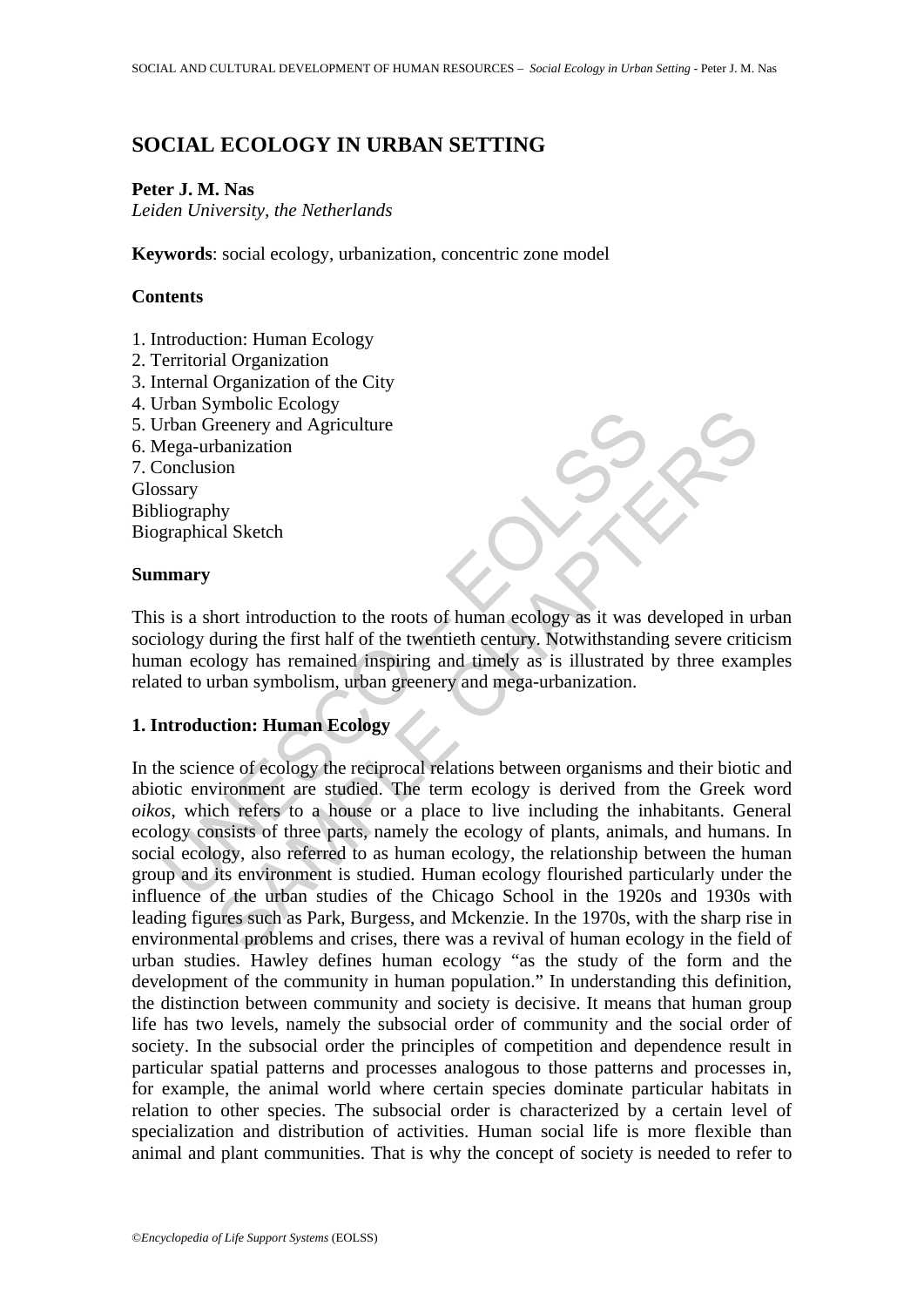the sociocultural order, which is regulated by communication, consensus, values and norms; that is, to grasp human social life. The society is a result of conscious social processes, in contrast the community, which is the order or organization pattern that comes into being when a great number of individuals are living together in a limited area.

## **2. Territorial Organization**

is as well as the differences between them were studied. Processe egation, invasion, and succession were dominant in the explorial structures. Referring to segregation, Gist and Fava, in their 4, pointed out that the roots Ill as the differences between them were studied. Processes of centralizatiles ill as the differences between them were studied. Processes of centralizatiles, it mussion, and succession were dominant in the explanation of It takes no stretch of the imagination to see that the focus at a separate subsocial level or community level made social ecologists very much aware of the territorial organization of human life. They engaged in the study of all sorts of human phenomena and their distribution in space, urban space particularly. In cities natural and cultural areas and zones were distinguished as part of spatial organization and the characteristics of these areas as well as the differences between them were studied. Processes of centralization, segregation, invasion, and succession were dominant in the explanation of social territorial structures. Referring to segregation, Gist and Fava, in their work published in 1974, pointed out that the roots of urban spatial organization lie in the fact that citizens differ from each other with regard to class, ethnicity, religion, age, and so on. These characteristics create different opportunities in people's competition with one another to settle in a particular area. Both the desires as well as the possibilities are important in the process of competition. These result in segregation, every group occupying the optimal position. This way the various parts of cities acquire their specific character as central business district, gold coast, slum, and so on.

Classical human ecology was severely criticized in the past for being contaminated with biological and geographical determinism. Nowadays the distinction between community and society is no longer acceptable, because of the tendency to neglect customs, habits, values, and norms. New formulations of social ecology stress the role of the economic aspect in the location of ecological units or the importance of sociocultural phenomena. For example, Quinn and Firey, respectively, revived this theoretical approach, which has remained very influential in its consequences, as many of its attainments have been incorporated into current sociological and anthropological thinking on the city.

## **3. Internal Organization of the City**

One example of this general attainment in social ecology is related to the internal organization of the city. The idea of natural areas and segregation as a result of invasion and succession has led Burgess to develop his 'concentric zone model' based on Chicago. Burgess argues that five concentric zones may be distinguished in this city. The central zone is made up of the central business district with its shops, offices, hotels, and so on. Around it is located the transition zone with slums occupied by migrant groups generally living in poor conditions. The bad situation of the transition zone is caused by invasion, from the central business district. Pending this invasion, the zone is neglected and no investments are made. The third concentric zone consists of neighborhoods of the working class. Then follow the middle classes with better houses and a higher standard of living. The outermost zone is constituted by the richer people and also involves the suburbs, satellite towns, and small villages attracted into the orbit of the big city. This "concentric zone model" developed by Burgess gave a strong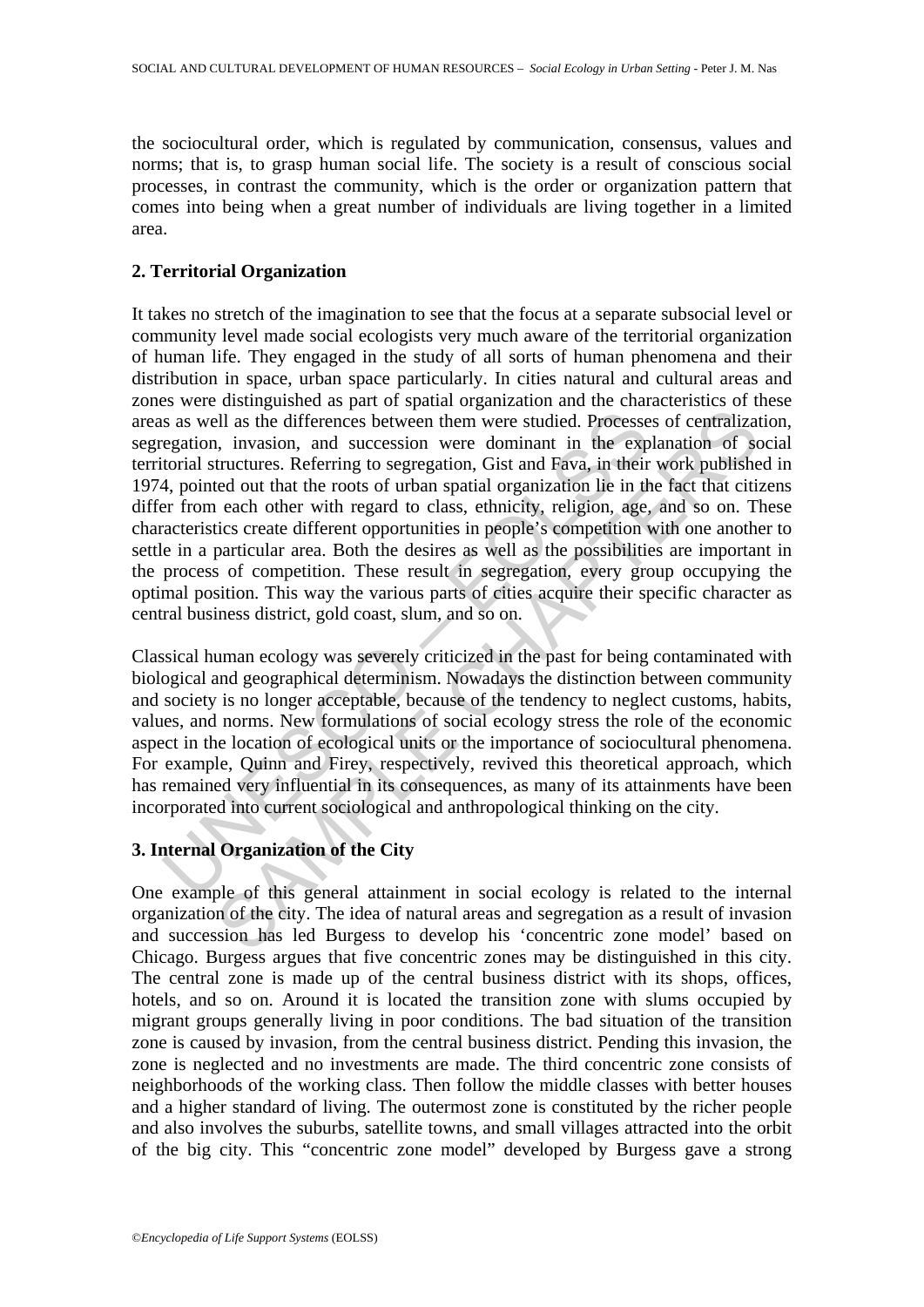impetus to further empirical research on the internal structure of cities. It evoked heavy criticism from alternative models, such as the "sector theory" postulated by Hoyt and the "multiple nuclei theory" by Harris and Ullman. These authors respectively show that sometimes cities are not made up of concentric zones, but of sectors along exit routes (such as the sector of light industry and the sector of the working class) or of several cores or nuclei (related to different types of housing, industry, and business). This approach led to elaborated model construction on the internal structure of cities from all over the world.

In the course of time the use of statistical data and computerized analysis became predominant, leading to the application of principal component or factor analysis. This resulted in the so-called factor ecology approach, which demonstrated that, notwithstanding completely different sociocultural contexts all over the world, three main dimensions determine the internal structure of cities, namely socioeconomic status, living conditions, and ethnicity. These three dimensions are generally predominant, albeit in divergent combinations. The models developed apply to a great number of cities, such as Chicago, Calcutta, Kuala Lumpur, Cairo, Helsinki, Montreal, Miami, and Toledo. They constitute a valuable body of data and knowledge for the comparison of cities on different continents with divergent cultures.

#### **4. Urban Symbolic Ecology**

In dimensions determine the internal structure of cities, name<br>st, living conditions, and ethnicity. These three dimensic<br>lominant, albeit in divergent combinations. The models develope<br>ber of cities, such as Chicago, Calc missions determine the internal structure of cities, namely socioeconoming conditions, and ethnicity. These three dimensions are generations, and ethnicity. These three dimensions are generations, and ethnicity. These thre Today the influence of human ecology can still be clearly discerned in anthropological research on the symbolic dimension of the city. Analogous to the concept of human ecology, in the field of urban culture the concept of "urban symbolic ecology" was introduced. In first instance this referred to the study of the distribution of symbols in urban areas, as exemplified in the volume edited by Nas in 1993. In a wider sense this approach covers the social production of symbols in the urban arena as well as the resulting distribution patterns and underlying mechanisms. Basically this branch of social anthropology and social ecology tries to comprehend the collective memory of urban units as expressed in a wide variety of phenomena, such as statues, street names, architecture, street patterns, graffiti, festivities, processions, myths, written texts, video presentations, rituals, and so forth. In the past decade a great number of case studies on urban symbolism have been produced. These cover such cities as Jakarta, Padang, Denpasar, Baghdad, Lucknow, Canberra, Leiden, Ankara, Esfahan, Banská Bystrica, and Ljubljana. The scientific harvest of these studies has made it clear that most cities have an elaborate cultural dimension on the basis of which they can be characterized as wholes. This means that, in addition to all sorts of classifications of cities in the classic sense—mainly on the basis of the sources of income such as Court town, Coke town, and Commerce town—real anthropological characterization becomes possible when it is founded on the cultural dimension of the city. Urban symbolic ecology seems to be promising as an elaboration of social ecology, when it appears to be possible to supplement the case studies mentioned above with a thorough comparative approach in order to accommodate them within one framework.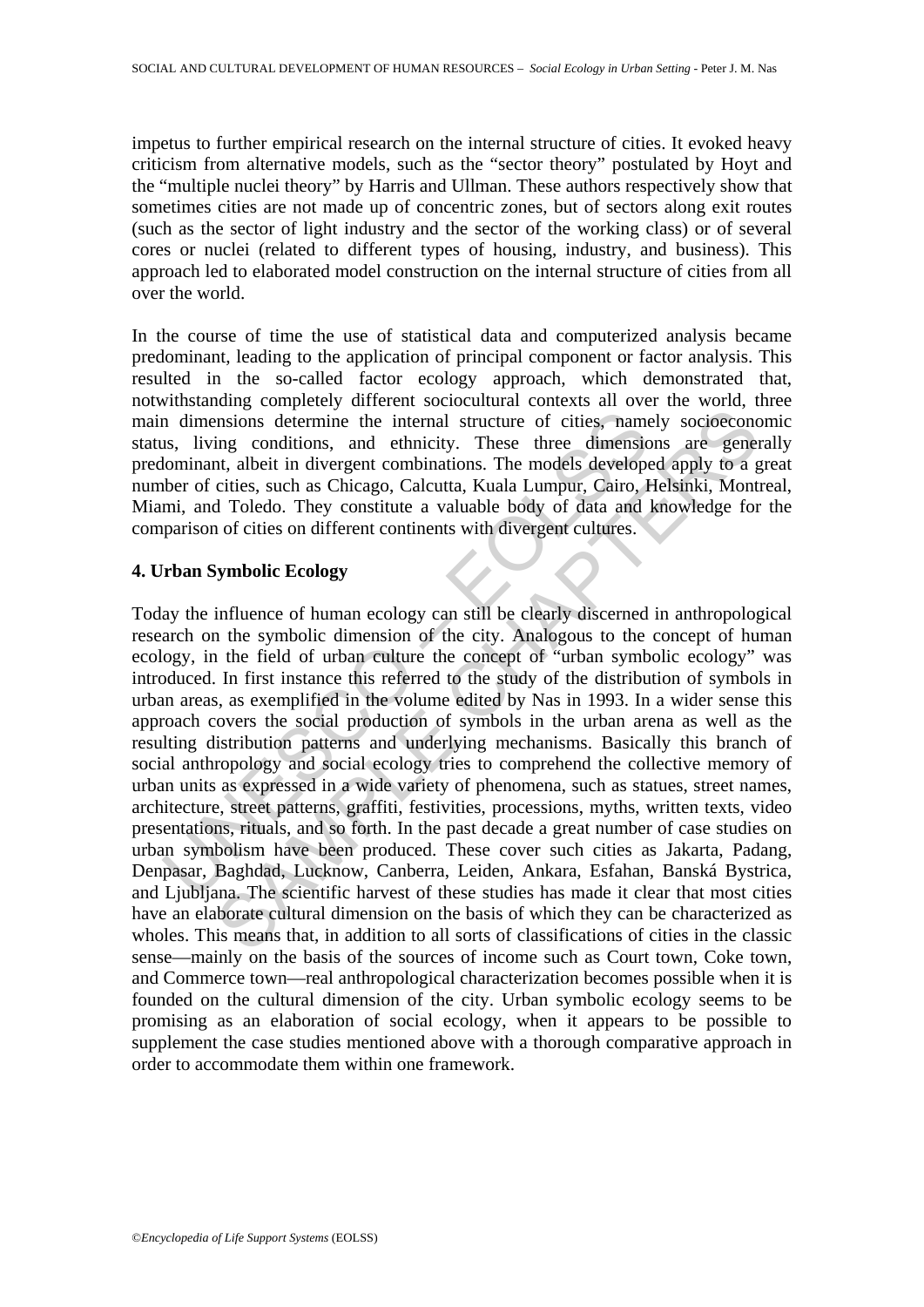- -
- -

# TO ACCESS ALL THE **6 PAGES** OF THIS CHAPTER, Visit[: http://www.eolss.net/Eolss-sampleAllChapter.aspx](https://www.eolss.net/ebooklib/sc_cart.aspx?File=E1-11-02-05)

#### **Bibliography**

Aoyagi K., Nas P. J. M., and Traphagen J. W., eds. (1998). *Toward Sustainable Cities: Readings in the Anthropology of Urban Environments.* 165 pp. Leiden Development Studies 15. Leiden: Institute of Cultural and Social Studies. [A collection of articles that provide an overview of literature and important debates concerning urban anthropology and sustainable urban development.]

Gist N. P. and Fava S. F. (1974). *Urban Society*. 702 pp. Crowell, New York. [A classic text in human ecology. Discusses important urban social phenomena such as spatial and territorial organization from human ecological viewpoints.]

Guirardet H. (1990). The metabolism of cities. *The Living City: Towards Sustainable Future* (ed. D. Cadman and G. Payne), pp. 170–180. London: Routledge. [Analysis of the metabolism of urban communities towards sustainable urban development.]

Hannerz U. (1980). *Exploring the City*. 378 pp. New York: Columbia. [A classic work in this field. Ulf Hannerz explores basic concepts and perspectives of urban anthropology.]

Hawley, A. H. (1950)*Human Ecology: A Theory of Community Structure.* 456 pp.New York: Ronald Press. [A classic and pioneering work on human ecology.]

McGee T. G. and Robinson I. M., eds. (1995). *The Mega-urban Regions of Southeast Asia.* Vancouver: 384 pp. UBC Press. [A collection of articles exploring the growth of urban communities in Southeast Asia and its challenges and implications.]

ral and Social Studies. [A collection of articles that provide an overview of lites concerning urban anthropology and sustainable urban development.]<br>
N. P. and Fava S. F. (1974). *Urban Society*. 702 pp. Crowell, New York Note that means are the constrained and the means are the sections.<br>
(A collection of articles that provide an overview of literature and impering urban anthropology and sustainable urban development.]<br>
(1990). The metabo Nas, P. J. M., ed. (1993).*Urban Symbolism*. 393 pp.Leiden: E. J. Brill. [A collection of articles by social anthropologists, sociologists, historians, and philologists who study the symbolic and ritual structure in which the urban community is rooted. Urban communities such as Jakarta, Padang, Bangkok, Beijing, Tokyo, Baghdad, Kathmandu, Lucknow, Francistown, Vitoria and Buenos Aires are explored, according to three perspectives, namely the material, cultural, and structural viewpoints.]

Nas, P. J. M. (1995). Issues in urban development: Case studies from Indonesia. 293 pp. Leiden: Research School Center for Non-Western Studies (CNWS).

Nas, P. J. M. (1998). Urban rituals and symbols. *International Journal of Urban and Regional Research* (Special Issue) **22**(4), 539–622.

Nas P. J. M. and Veenma M. (1998). Introduction. *Toward Sustainable Cities: Readings in the Anthropology of Urban Environments* (ed. K. Aoyagi, P. J. M. Nas, and J. W. Traphagen), pp. 3–22. Leiden: Leiden Development Studies 15. [Introduction to an edited volume on sustainable cities. Gives an overview on main issues and perspectives of urban anthropology.]

Nas P. J. M. and Veenma M. (1998). Towards sustainable cities: Urban community and environment in the Third World. *International Journal of Anthropology* **13**(2), 101–115. [Discusses challenges of creating sustainable cities in developing countries, and analyzes urban communities and environmental issues.]

Nelissen N. J. M. (1972). *Sociale ecologie*. 212 pp. Utrecht/Antwerp: Het Spectrum. [A classic text in the field of urban sociology, environmental studies, and social ecology.]